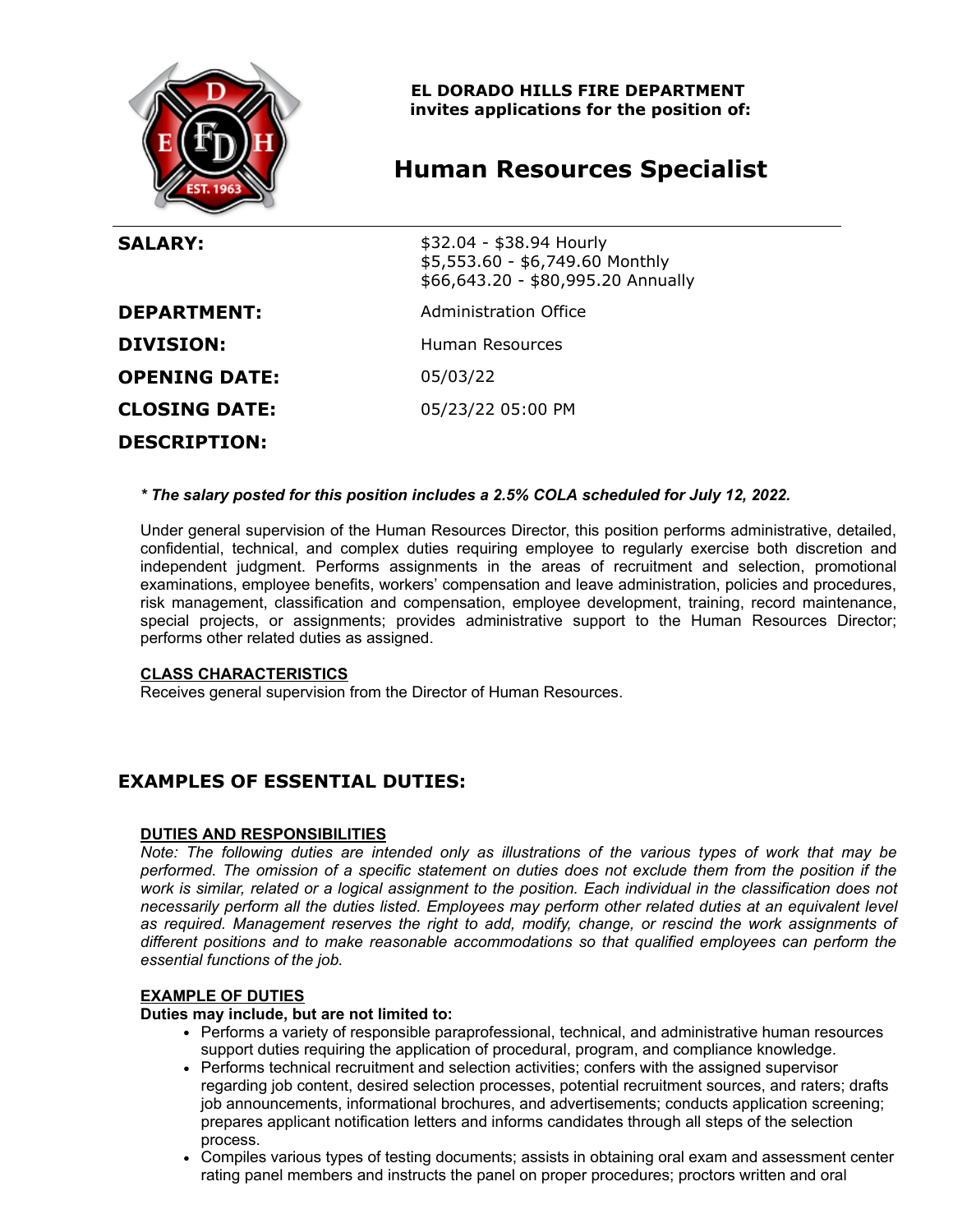exams; scores exams; recommends appropriate pass points; and administers the establishment and maintenance of eligibility lists.

- Assists with promotional testing processes; prepares job announcements, reviews applications for minimum requirements, prepares test/interview packets, schedules interviews, meetings, tests, etc.
- Provides information to employees regarding wages, benefits, department procedures, and District policies; responds to inquiries from other agencies.
- Reviews, verifies, enters, and corrects entries into human resources information systems.
- Coordinates administrative background check procedures; communicates with the occupational health consultant regarding the processing of medical exams for prospective employees.
- Conducts new employee orientations and processes all documentation for new employees; provides instruction on enrollment forms, reviews forms for accuracy and completeness, and answers employee questions; processes benefit enrollment information; assists in the development of benefits-related communication material.
- Creates, revises, and interprets policy and administrative regulations.
- Monitors accurate completion of employee performance evaluations and sends reminders to managers, supervisors, and employees.
- Serves as primary contact for employees, dependents, retirees, and benefit plan administrators with respect to department activities; maintains the employee benefit database; reviews entries for accuracy and correctness; inputs new hire information and retiree information into the database for reporting requirements.
- Monitors maintenance of various benefits plans, including health, dental, vision, life, accidental death and dismemberment, long-term disability, deferred compensation, and retirement.
- Plans and coordinates annual benefits open enrollment, periodic employee events, such as the benefits fair and recognition activities.
- Coordinates leave management programs; advises employees on their rights under Family Medical Leave Act (FMLA), California Family Rights Act (CFRA), State Disability Insurance (SDI), Military Leave (USERRA), Paid Family Care Leave (PFL), long-term disability, and disability retirement; receives and processes requests for FMLA, CFRA, and other leaves; determines eligibility and sends initial notices; requests additional information and prepares other leave-related correspondence; tracks and monitors leaves and benefit eligibility while on leave, recommends approval or denial of leaves.
- Processes Workers' Compensation claims and reports. Coordinates with third party administrator to manage claims for employee injuries; provide information to assist in the investigation of claims. Assists with the return-to-work process for injured workers and the Department's Light Duty program.
- Conducts surveys and studies, analyzes data, prepares reports and recommendations.
- Assists in the grievance process and related investigations.
- Maintains employee personnel files and the confidentiality of all records and information.
- Attends meetings and serves on committees as appropriate.
- Performs general administrative work related to assigned duties, including establishing and maintaining files, preparing reports and correspondence, copying, and filing documents, and entering computer data.
- Performs related duties as assigned.

#### **EMPLOYMENT STANDARDS**

**Knowledge of:** Basic principles and practices of public human resources administration, including recruitment, selection, employee relations, classification and compensation, insurance and benefits administration, leave management, and risk management; applicable federal, state, and local laws, regulatory codes, ordinances, and procedures consistent with the assigned functional area, including the Consolidated Omnibus Budget Reconciliation Act (COBRA), Family Medical Leave Act (FMLA), California Family Rights Act (CFRA), Uniformed Services Employment and Reemployment Rights Act (USERRA), the Health Insurance Portability and Accountability Act (HIPAA), the Americans with Disabilities Act (ADA), and other human resources-related laws; administrative techniques, principles, and methods including technical research, data collection, and report preparation; recordkeeping principles and procedures; basic mathematics and statistical techniques; business letter writing and standard document formats; techniques for providing a high level of customer service to the public and District staff, in person and over the telephone; principles and techniques for working with groups and fostering effective team interaction; the structure and content of the English language, including the meaning and spelling of words, rules of composition, and grammar; modern equipment and communication tools used for business functions and program, project, and task coordination; computers and software programs (e.g., Microsoft software packages) to conduct, compile, and/or generate documentation.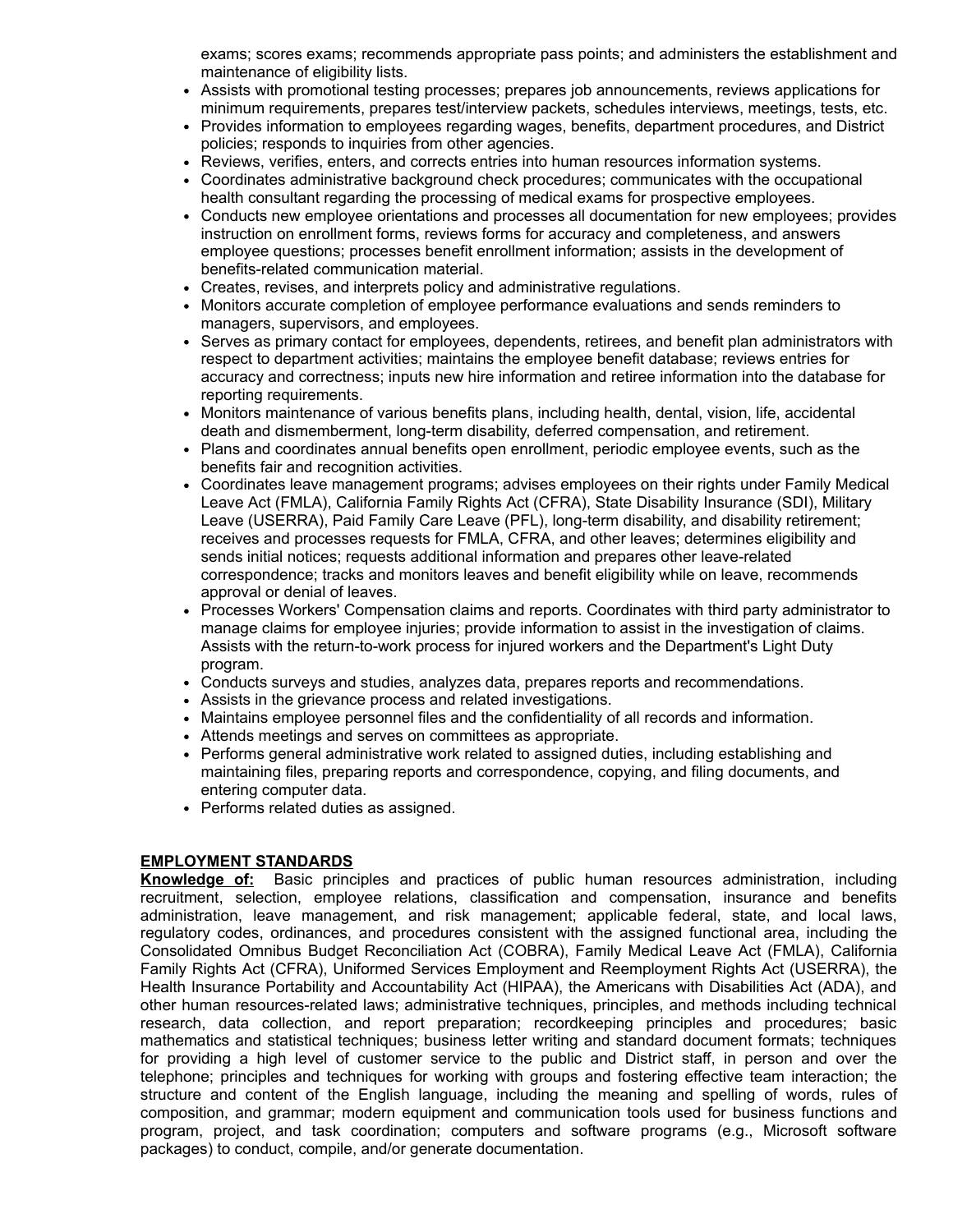**Ability to:** Perform detailed human resources technical support work accurately and in a timely manner, using considerable discretion and independent judgment; understand, interpret, and apply all pertinent laws, codes, regulations, policies and procedures, and standards relevant to work performed; review a variety of technical documents for completeness, accuracy, and compliance with established requirements; effectively communicate with internal and external customers and provide a high-level of customer service; evaluate alternatives and make judgments within established policy and procedural guidelines; maintain confidentiality of sensitive personal information of applicants, employees, former employees, and other matters affecting employee relations; gather and compile information from a variety of sources; prepare clear, concise, and competent reports, correspondence, and other written material, enter and retrieve data from a computer with sufficient speed and accuracy to perform assigned work; maintain a variety of filing, recordkeeping, and tracking systems; compile and maintain confidential files and records; effectively represent the Department in meetings with governmental agencies; various business, professional, and regulatory organizations; and in meetings with individuals; independently organize work, set priorities, meet critical deadlines, and follow-up on assignments; effectively use computer systems, software applications, and modern business equipment to perform a variety of work tasks; communicate clearly and concisely, both orally and in writing, using appropriate English grammar; use tact, initiative, prudence, and independent judgment within general policy, procedural, and legal guidelines; establish, maintain, and foster positive and effective working relationships with those contacted in the course of work.

# **TYPICAL QUALIFICATIONS:**

*Education must be obtained through a post-secondary institution currently accredited by any accreditation body recognized by either the Counsel for Higher Education Accreditation (CHEA) or the United States Department of Education.*

*Any equivalent combination of training and experience which provides the required skills, knowledge, and abilities may be considered qualifying at the sole discretion of the Department. A typical way to obtain the knowledge and skills would be:*

#### **Education:**

- Possess a high school diploma, GED equivalency, or high school proficiency certificate.
- Associates degree from an accredited college or university in business administration, human resource management, or a closely related field.

#### **Experience:**

Three (3) years of increasingly responsible technical personnel or human resources experience.

#### **Licenses; Certificates; Special Requirements:**

- Possession of and ability to maintain a valid California Class C Driver's License is required.
- Must be at least 18 years of age.
- Must be able to provide proof of eligibility to work in the United States.

## **Desirable Qualifications:**

- Bachelor's Degree in business administration, human resource management, or a closely related field.
- Specialized certificate in Labor Relations or Human Resource Management.
- Certification as an IPMA-HR certified professional (IPMA-CP or IPMA-SCP) or SHRM Professional in Human Resources (PHR or SPHR).
- Experience and knowledge in working for a special district, public agency, and/or fire organization.
- Notary Public.

# **SUPPLEMENTAL INFORMATION:**

## **PHYSICAL DEMANDS**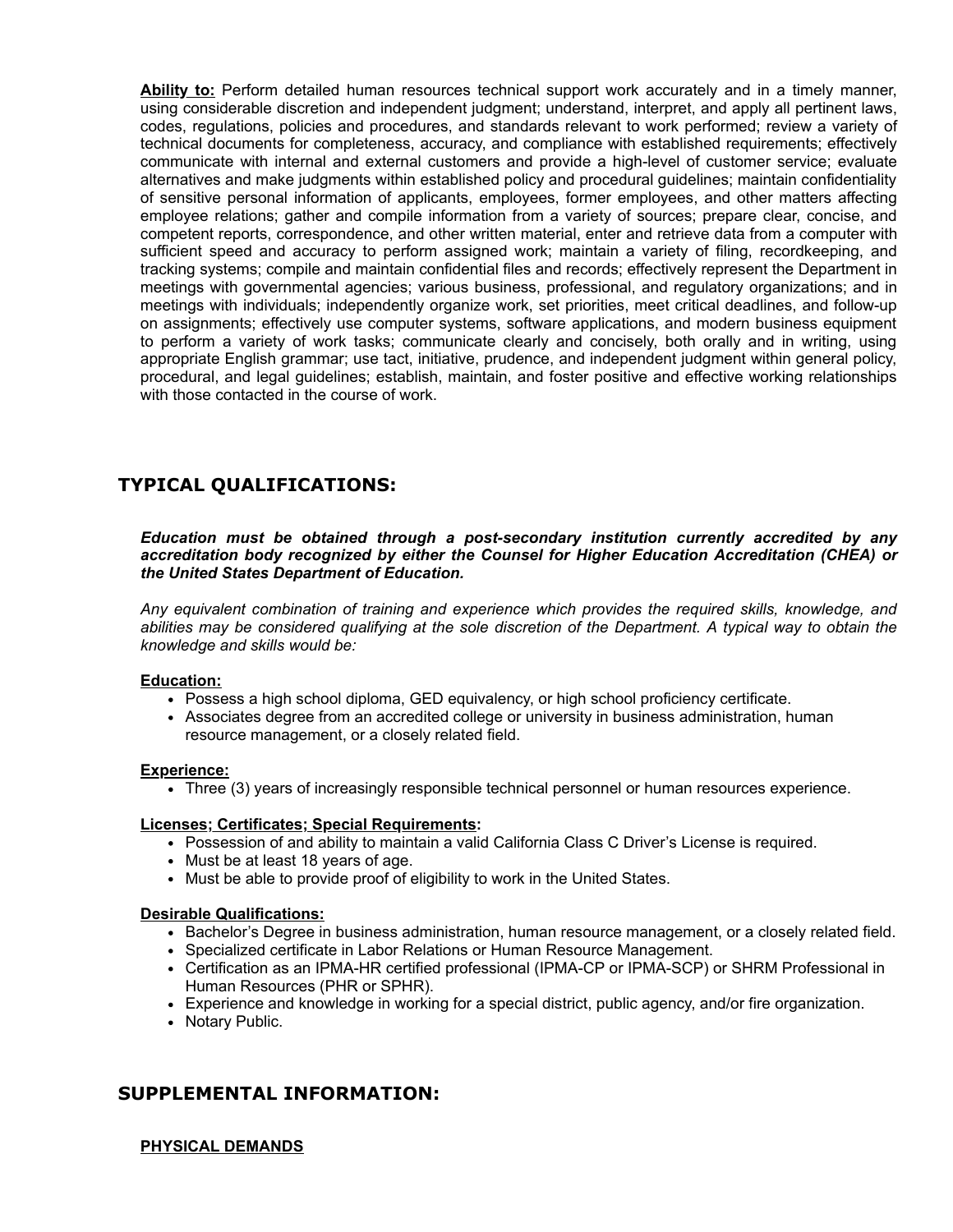While performing the duties of this job, the employee is frequently required to use hands and fingers to, handle or grasp objects, type on a keyboard, manipulate office equipment. The employee is frequently required to sit, stand, and walk. The employee is occasionally required to reach with hands and arms, kneel, crouch, or squat. The employee must occasionally lift and/or move up to 25 pounds. Specific vision abilities required by this job include close vision, distance vision, and the ability to adjust focus. The employee must have the ability to: operate a personal computer, read small print on documents, hear, and speak well enough to communicate over the telephone and in person. Maintain physical ability and stamina to meet position tasks and responsibilities. Reasonable accommodations will be made for individuals on a case-bycase basis.

### **ENVIRONMENTAL ELEMENTS AND WORKING CONDITIONS**

Employees work in an office environment with moderate noise levels, controlled temperature conditions, and no direct exposure to hazardous physical substances. Employees may interact with upset staff and/or public and private representatives in interpreting and enforcing departmental policies and procedures. Must be able to pass a pre-employment physical and background investigation, including fingerprinting.

## **TENTATIVE INTERVIEW**

Oral panel interviews for this position are tentatively scheduled for Wednesday, June 8, 2022.

APPLICATIONS MAY BE FILED ONLINE AT: [http://www.edhfire.com](http://www.edhfire.com/)

Position #2022-006 HUMAN RESOURCES SPECIALIST CH

1050 Wilson Blvd. El Dorado Hills, CA 95762 (916) 933-6623

[chall@edhfire.com](mailto:chall@edhfire.com)

# **Human Resources Specialist Supplemental Questionnaire**

- \* 1. Do you possess an Associates degree from an accredited college or university in business administration, human resource management, or a closely related field?  $\Box$  Yes  $\Box$  No
- \* 2. Do you possess a Bachelor's Degree in business administration, human resource management, or a closely related field?
	- $\Box$  Yes  $\Box$  No
- \* 3. Do you possess a specialized certificate in Labor Relations, Human Resource Management, or other related certificate?

 $\Box$  Yes  $\Box$  No.

- \* 4. If you possess a specialized certificate in Labor Relations, Human Resource Management, or other related certificate, please list which specialized certificate(s) you possess. Mark N/A, if not applicable to you.
- \* 5. Do you possess certification as an IPMA-HR certified professional (IPMA-CP or IPMA-SCP) or SHRM Professional in Human Resources (PHR or SPHR), or other related certification?

 $\Box$  Yes  $\Box$  No